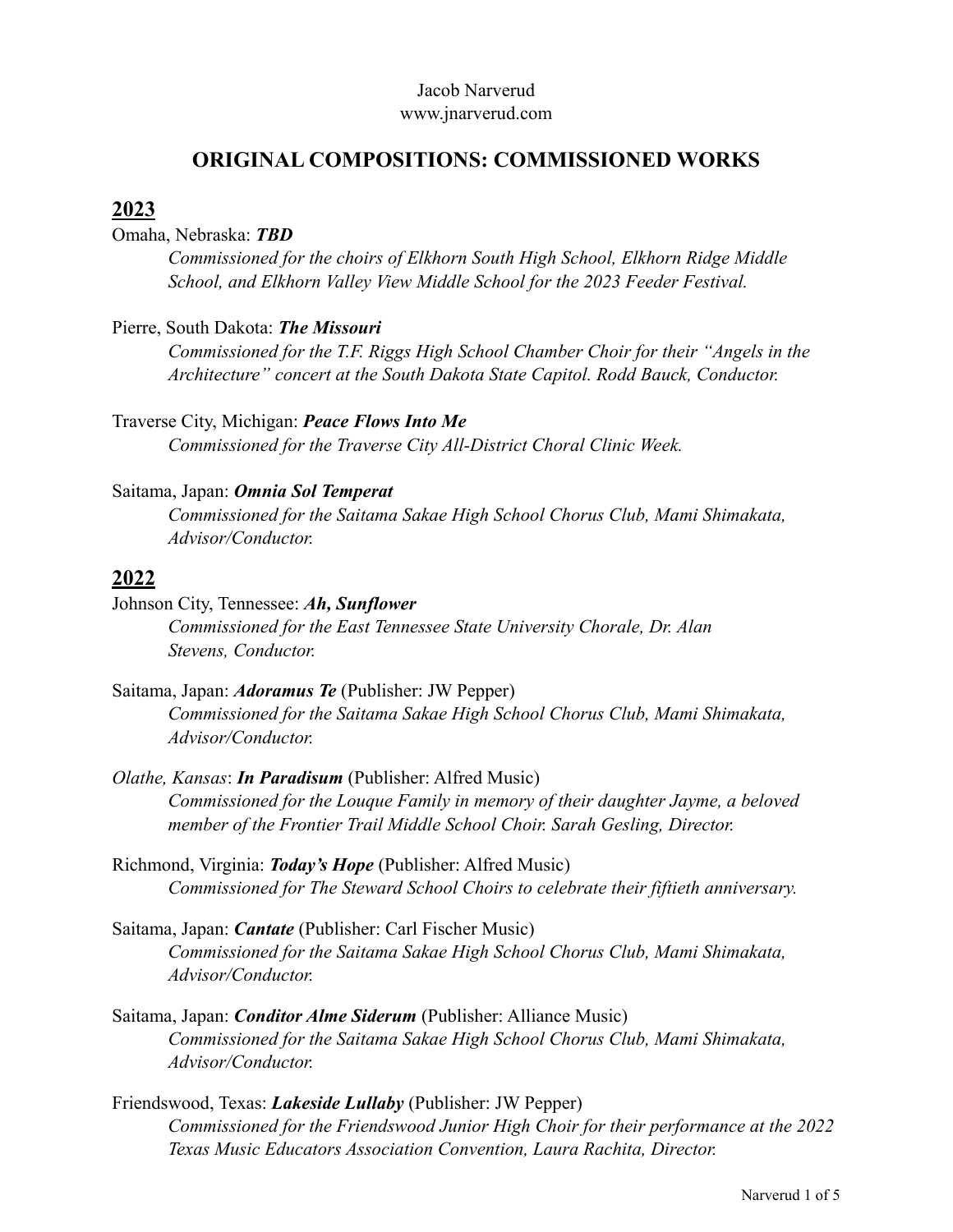- Mustang, Oklahoma: *May Wind (Set Me Free)* (Publisher: Santa Barbara Music) *Commissioned for the 2022 Oklahoma All-State Chorus.*
- New York City, New York: *Laudate Dominum* (Publisher: Hal Leonard) *Commissioned by CODA Concerts, Dedicated to Choral Organizations and Developing Artists.*

## **2021**

- Fairfield, Ohio: *Gravitas* (Publisher: Santa Barbara Music) *Commissioned for the 2020-2021 Fairfield High School Choral Music Program, directed by Mark R. Mercer.*
- Shawnee Mission, Kansas: *Life* (Publisher: Carl Fischer Music) *Commissioned for the East Central Kansas Music Educators Association High School District Honor Choir.*
- Libertyville, Illinois: *Morningsong* (Publisher: Santa Barbara Music) *Commissioned for the Red Rose Children's Choir to honor the retirement of Founding/ Artistic Directors Sharon Ausburger and Jacquelyn Ault Negus, as well as Founding/ Executive Director Amy Younts.*
- Johnson City, Tennessee: *The Beast Flies On* (Publisher: Hal Leonard Corporation) *Commissioned for the East Tennessee State University BucsWorth Choir, Dr. Alan Stevens, Conductor.*
- San Antonio, Texas: *O Quam Gloriosum* (Publisher: Carl Fischer Music) *Commissioned for the 2021 Texas All-State Middle Level Mixed Honor Choir.*

## **2020**

- Austin, Texas: *Symbols* (Publisher: Santa Barbara Music) *Commissioned by Wendi and Keith Burwinkel for the McNeil High School Chamber Singers and the class of 2020 choir students.*
- Bowling Green, Ohio: *Hodie* (Publisher: Santa Barbara Music) *Commissioned by the College of Musical Arts for the Bowling Green State University Women's Chorus, Emily Pence Brown, Conductor.*
- Knoxville, Tennessee: *A Patch of Light* (Publisher: JW Pepper) *Commissioned by the Knoxville Gay Men's Chorus for their appearance at the 2020 GALA Choruses Festival. Dr. Alan Stevens, Conductor.*
- Port Washington, New York: *Song of the Sound* (Publisher: Carl Fischer Music) *Commissioned by Kevin Scully, Director of Creative Arts, for the Port Washington School District, with special thanks to The Ed Foundation and HEARTS for their unwavering support.*

## **2019**

Houston, Texas: *Loomis Creek* (Publisher: Alliance Music) *Commissioned by Chip Colvin for the singers of Encore at The Kinkaid School.*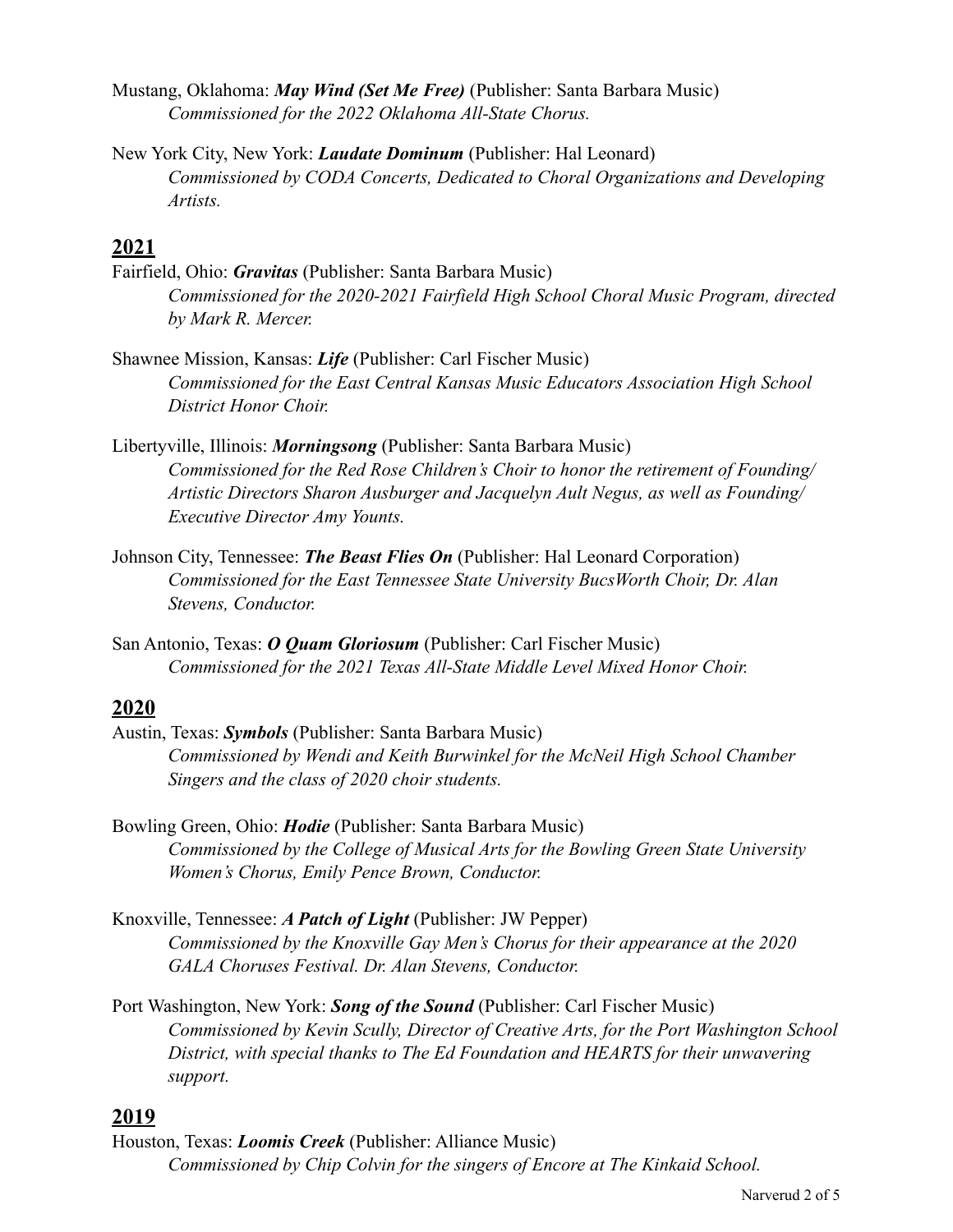Storrs, Connecticut: *Veni Sancte Spiritus* (Publisher: Alliance Music) *Commissioned for the Edwin O. Smith High School Chamber Singers and their director, Amanda Sprague Hanzlik, for their Ensemble Showcase Performance at the 2019 Connecticut Music Educators Association Conference.* 

Lockport, Illinois: *O Salutaris* (Publisher: Walton Music)

*Commissioned by the Lockport Township High School A Cappella Choir, Chad Goetz, Director, for their performance at the 2019 Illinois Music Educators Association Conference.*

- Kansas City, Missouri: *The Song We Sing* (Publisher: Santa Barbara Music) *Commissioned by the Heartland Men's Chorus of Kansas City, Dustin Cates, Director, for their performance at the 2019 American Choral Directors Association National Conference.*
- Des Moines, Iowa: *Be the Change* (Publisher: Santa Barbara Music) *Commissioned by the Heartland Youth Choir, Barbara Sletto, Founder & Artistic Program Director, for the 2019 "Meet the Composer" Festival, Des Moines, Iowa.*
- Birmingham, Alabama: *Let the Music Fill Your Soul* (Publisher: Hal Leonard Corporation) *TTBB Voicing Commissioned for the 2019 Alabama All-State High School Honor Choir.*

### **2018**

- Broadview Heights, Ohio: *Healing Heart* (Publisher: Walton Music) *Commissioned by the Brecksville-Broadview Heights High School Chamber Choir, Emily Garlock, Director.*
- Northfield, Minnesota: *Lunar Lullaby* (Publisher: Santa Barbara Music) *TTBB Voicing Commissioned for the St. Olaf Viking Chorus, Tesfa Wondemagegnehu, Conductor, for the 2018 St. Olaf Christmas Festival.*
- Trinity Springs, Texas: *You Are the Song* (Publisher: Santa Barbara Music) *Commissioned for the Trinity Springs Varsity Treble Choir, Clinton Hardy, Director (in dedication to his mother, Karen) for their performance at the 2019 Texas Music Educators Association Convention.*
- Danbury, Connecticut: *Exsultate* (Publisher: Alliance Music) *Commissioned for the University Choir at Western Connecticut State University, Dr. Cory Ganschow, Conductor.*
- Dallas, Texas & Kansas City, Missouri: *This Grass* (Publisher: Alliance Music) *Commissioned by the Heartland Men's Chorus, Dustin Cates, Director, and the Turtle Creek Chorale, Sean Baugh, Director.*

#### **2017**

Platte County, Missouri: *Let the Music Fill Your Soul* (Publisher: Hal Leonard Corporation)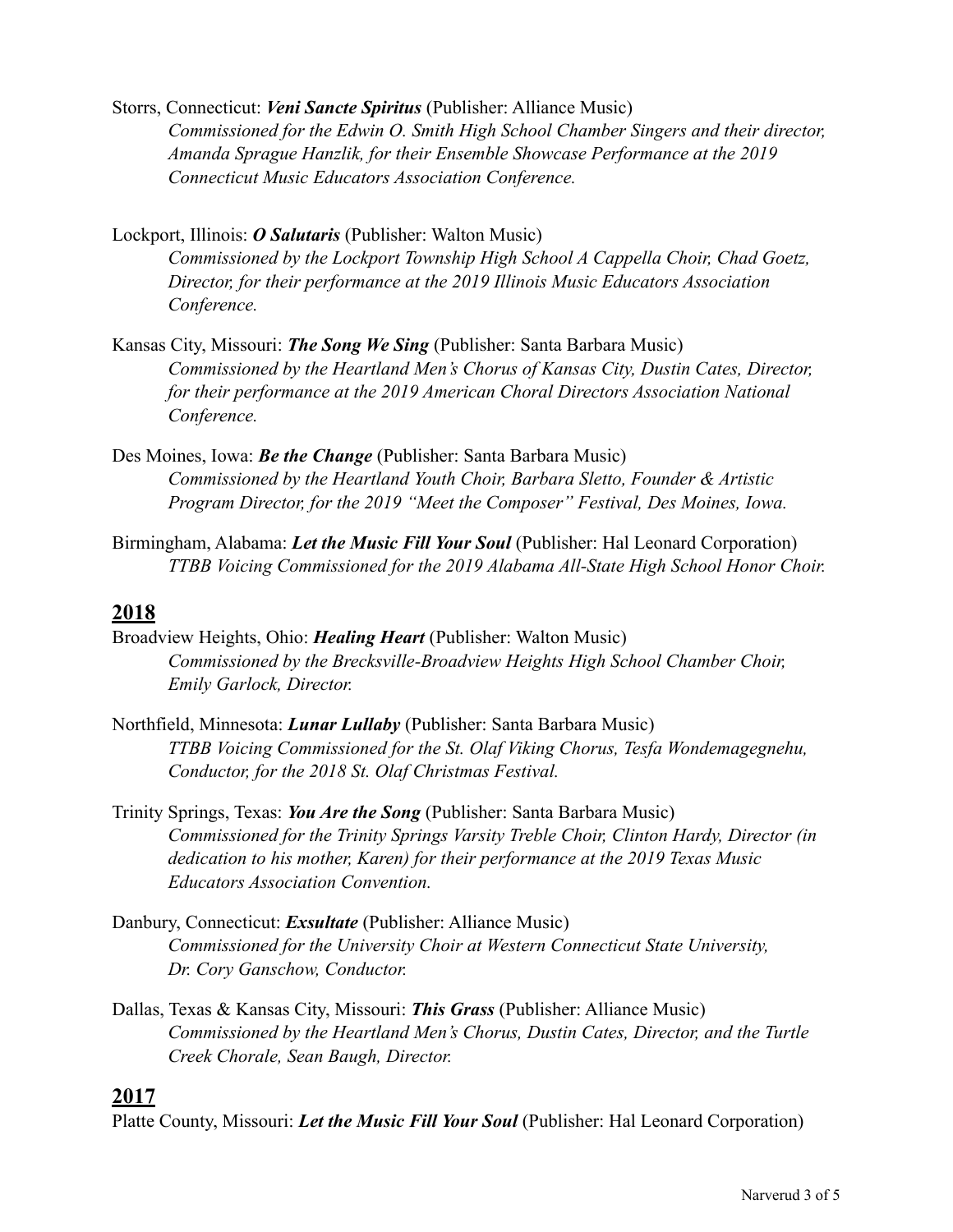*Commissioned by the Platte County High School Chamber Choir, Brian von Glahn, Director, for their performance at the 2018 Missouri Music Educators Association Convention.*

Aurora, Colorado: *Dance Your Dance* (Publisher: Carl Fischer Music) *Commissioned for the 2017-2018 Prairie Voices, Philip Drozda, Director.* 

Overland Park, Kansas: *Ad Astra* (Publisher: Carl Fischer Music) *Commissioned by the Lakewood Middle School Choirs, Cassaundra Sutherland, Director.*

#### **2016**

Boulder, Colorado: *My Home Commissioned by the University of Colorado-Boulder for the Middle Level Music Program. Dr. Leila Heil, Director.* 

- New York City, NewYork: *Season of Light* (Publisher: G. Schirmer) *Commissioned by Essential Voices USA, Judith Clurman, Conductor, for their album Season of Light.*
- Mount Vernon, Ohio: *Hope for the World* (Publisher: Santa Barbara Music) *Commissioned for the 2016 Ohio Music Educators Association District 10 High School Mixed Honor Choir. Jacob Narverud, Conductor.*
- Salem, Oregon: *I Hear Oceans* (Publisher: Shawnee Press) *Commissioned for the South Salem High School Chamber Women's Choir, Will McLean, Director.*
- Kansas City, Missouri: *Kuimba Nafsi Yangu* (Publisher: Carl Fischer Music) *Commissioned by the Roudebush family, in loving memory of Tim and Ruth Roudebush, for their support of Camille Roudebush during her years in Allegro.*
- Kansas City, Missouri: *O Sing, My Soul* (Publisher: Alliance Music) *Commissioned by the Grace family with gratitude, and in honor of, Ann and Bill Grace, to thank them for living in harmony, honesty, and love.*

## **2015**

- East Lansing, Michigan: *Sisi Ni Moja (We Are One)* (Publisher: Santa Barbara Music) *Commissioned by the Michigan State University Children & Youth Choirs, Kyle Zeuch, Director.*
- Topeka, Kansas: *In the Silence* (Publisher: Santa Barbara Music) *Commissioned for the Washburn Rural High School Chorale, Adam White, Director.*
- Kansas City, Missouri: *The Weaver* (Publisher: Santa Barbara Music) *Commissioned by the Heartland Men's Chorus, Dustin S. Cates, Conductor, for their concert in collaboration with the Lawrence Children's Choir, Carolyn Welch, Conductor.*